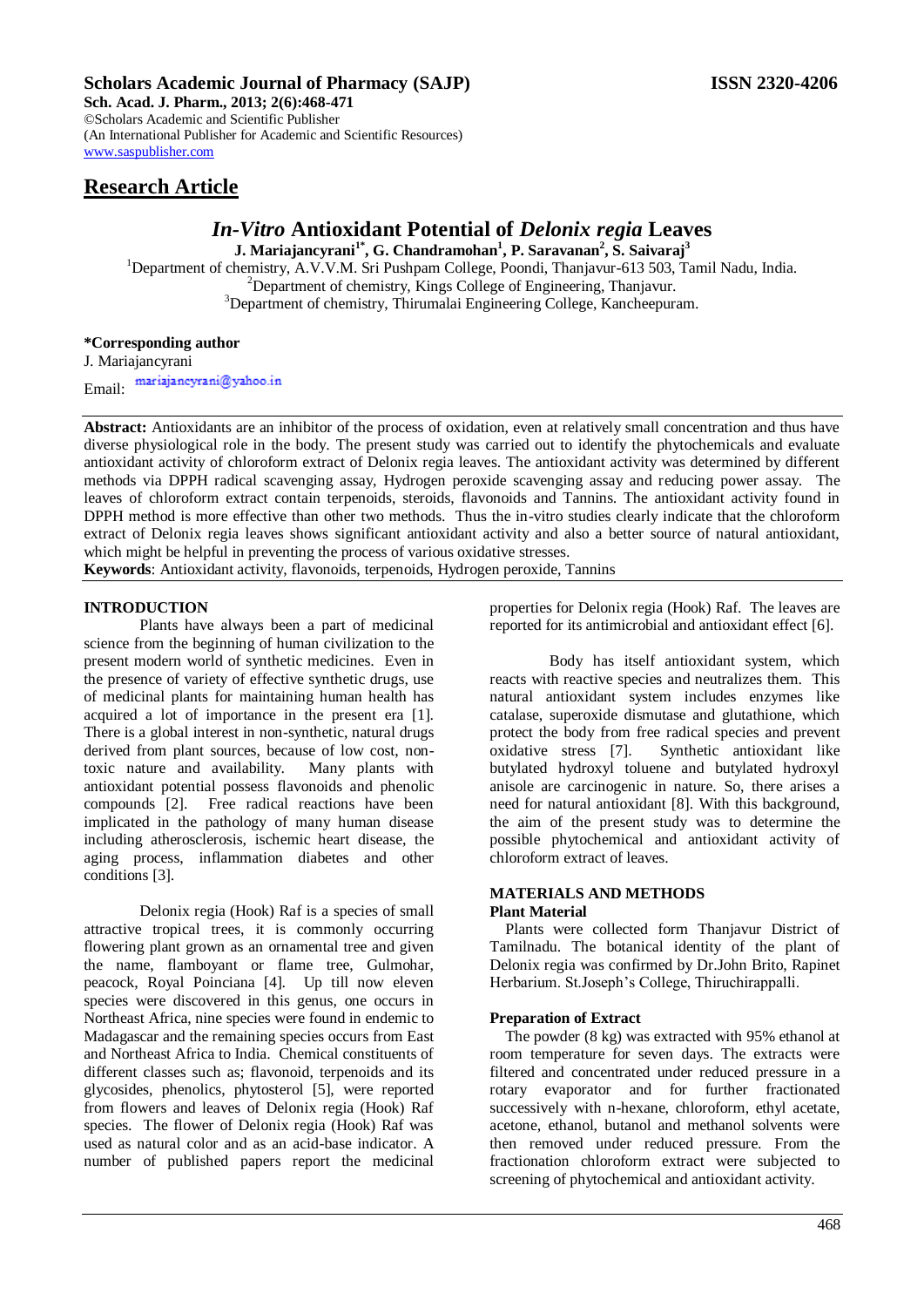#### **Phyto Chemical Analysis**

Phytochemical analysis involves the qualitative analysis of herbal plants. The preliminary qualitative tests have been attempted in Delonix regia to find out the presence or absence of certain bio active Compounds. Chemical tests were carried out on the chloroform extract using standard procedures to identify the constituents as described by Harbone [9].

# **Test for Tannins**

About 0.5g of the dried powdered samples was boiled in 20ml of water in a test tube and then filtered. A few drops of 0.1% ferric chloride were added. Presence of brownish color indicating the Presence of tannins.

## **Test for Pholobatannins**

Extract boiled with 1% aqueous hydrochloric acid. No red precipitate is formed. absence of pholobatannins.

### **Test for Saponin**

About 2g of the powdered sample was boiled in 20ml of distilled water in a water bath and filtered. 10ml of the filtrate was mixed with 5ml of distilled water and shaken vigorously for a stable persistent froth. No change in solution. Absence of Saponin.

# **Test for Flavonoids**

Few drops of 1% aluminum solution were added to a portion of extract. A yellow colouration was observed indicating the Presence of flavonoids.

### **Test for Oil and Fat Stain test:**

Small Quantity of extract was pressed between two filter paper. An oily stain on filter paper indicates the presence of tilxed oil.

## **Test for Steroids**

2ml of acetic anhydride was added to 0.5g ethanolic extract with 2ml sulphuric acid. The color changed from violet to blue indicating the Presence of steroids.

#### **Test for Terpenoids (Salkowski Test)**

5ml of extract was mixed in 2ml of chloroform, and 3ml of conc. Sulphuric acid was carefully added to form a layer. A reddish brown colouration of the interface was formed to show positive results for the presence of terpenoids.

### **Test for Alkaloid**

# **Mayer Test**

0.5 ml of extract is added with 1 ml of mayer reagent. Yellow colour is absent indicating Absence of alkaloid.

## **Dragandroff's test**

0.5ml of extract is added with 1ml of dragandroff's reagent orange red colour is absent Absence of Alkaloid.

#### **Wagner Test**

0.5ml Sample is treated with 1 ml of wagner reagent. No change in colour. Absence of alkaloids.

# **ANTIOXIDANT ACTIVITY**

## **DPPH method**

0.1 ml of the chloroform extract was taken in test tubes. 6 ml of DPPH ( diphenyl picryl hydrazyl) solution was added and the tubes kept in dark for one hour. The color was read at 517 nm. The difference in the Optical density of DPPH solution and DPPH solution + sample was calculated. The decrease in OD with sample addition is used for calculation of the antioxidant activity. The activity was compared with BHT (bytylated hydroxyl toluene) standard [10]. Free radical scavenging activity was expressed as the inhibition percentage calculated using the formula.

[Absorb ance of control-Absorbance of sample] -----------**Equation-1** Percentage of antioxidant activity X 100.

Absorbance of sample

# **Reducing power assay**

Reducing power assay of sample was done using published protocols [11]. 1 ml of chloroform extract was mixed with phosphate buffer (2.4 ml 0.2 M pH 6.6) and potassium ferricyanide (2.5 ml). The mixture was incubated at 50 $\mathrm{^{0}C}$  for 20 minutes. A portion (2.5 ml) of trichloroacetic acid (10%) was added to the mixture, which was then centrifuged at 3000 rpm for 10 minutes. The upper layer of solution  $(2.5 \text{ ml})$  was mixed with distilled water (2.5 ml) and Ferricchloride (0.5 ml, 0.1%) and absorbance measured at 700 nm. Increased absorbance of the reaction mixture indicates stronger reducing power. The activity was compared with BHT standard. Scavenging activity was expressed as the

inhibition percentage calculated using the formula using equation 1.

# **Hydrogen peroxide scavenging activity**

To determine the Hydrogen peroxide assay of chloroform extract by Umamaheswari and Chatterjee Method [12]. Hydrogen peroxide solution (2 mM/L) was prepared with standard phosphate buffer (pH- 7.4). Different concentration of the extracts in distilled water was added to 0.6 ml of hydrogen peroxide solution. Absorbance was determined at 230 nm after 10 minutes against a blank solution containing phosphate buffer without hydrogen peroxide. The inhibition was calculated. BHT was used as standard. scavenging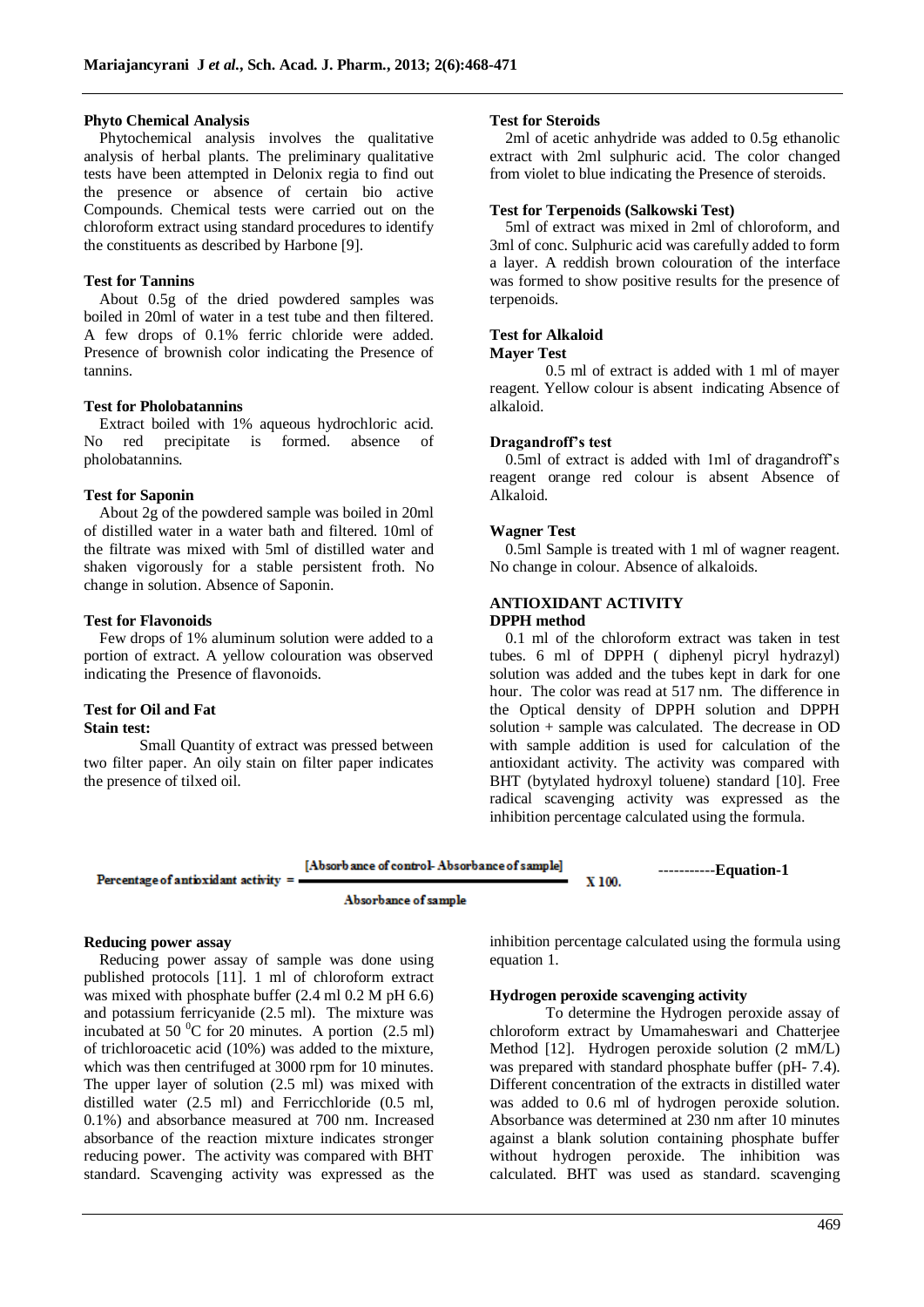activity was expressed as the inhibition percentage calculated using the formula using equation 1..

# **RESULTS AND DISCUSSION**

The result of the phytochemical screening and antioxidant activity are given in the Table1, 2. Terpenoids, fatty acids, flavonoids, steroids, Tannins were present in Delonix regia leaves and alkaloids, saponins, Pholobtannin were absent in chloroform extract of Delonix regia leaves.

|  |  |  | Table 1: Qualitative Analysis of phytochemicals of Delonix regia leaves. |
|--|--|--|--------------------------------------------------------------------------|
|--|--|--|--------------------------------------------------------------------------|

| S.NO           | <b>PHYTOCHEMICAL</b> | <b>RESULT</b> |
|----------------|----------------------|---------------|
| 1              | Alkaloids            | Absent        |
| 2              | Pholobtannin         | Absent        |
| 3              | Tannin               | Present       |
| $\overline{4}$ | Terpenoid            | Present       |
| 5              | Saponin              | Absent        |
| 6              | Flavonoids           | Present       |
| 7              | <b>Steroids</b>      | Present       |
| 8              | Fatty acid           | Present       |

**Table 2: Antioxidant activity of chloroform extract of Delonix regia leaves.**

| S.NO | <b>Method</b>              | Percentage of<br>Antioxidant<br>activity | <b>Standard (BHT)</b><br>$(0.01 \text{ mg/ml})$ |
|------|----------------------------|------------------------------------------|-------------------------------------------------|
|      | DPPH assay                 | 45.28                                    | 78.74                                           |
| 2    | Reducing power<br>assay    | 33.83                                    | 69.72                                           |
| 3    | Hydrogen Peroxide<br>assay | 19.36                                    | 45.92                                           |

The antioxidant activity showed the inhibition percentage is 45.28 %, 33.83 % and 19.36 % respectively. The results observed from chloroform extract of Delonix regia leaves shows higher antioxidant potential and compared to three methods, DPPH assay observed high antioxidant activity. The results were compared to the standard BHT, it was only slight difference has been noted. The WHO estimated that 80% of the population of developing countries still relies on traditional medicine, mostly plant drugs for their primary health care needs. Hence, there is an urgent need to study the screening of antioxidant properties of herbs which will be helpful in the treatment of several diseases [13].

Antioxidants are an inhibitor of the process of oxidation, even at relatively small concentration and thus have diverse physiological role in the body. Antioxidants may be synthetic or natural. Synthetic antioxidants such as BHT and BHA have recently been reported to be dangerous for human health. Thus, the search for effective, non-toxic natural compound with anti oxidative activity has been intensified in recent years [14]. On the basis of our results, delonix regia appears to have potential for treatment of oxidative stress related diseases. It should, however, be explored as a functional medicinal plant for isolating the active ingredients along with animal studies in vivo.

# **ACKNOWLEDGEMENT**

I wish to express my deep sense of gratitude and most sincere thanks to S. Kumaravel, senior scientist, Indian Institute of Crop Processing Technology, Thanjavur for providing all the facilities and support to finish my work.

### **References**

- 1. Banks H, The pollen of Delonix, JSTOR:Kew Bulletin, 1997; 52 (.2) :417-434.
- 2. Available online at. http://www.floridata.com/ref;d;de;p\_reg.
- 3. Available online at. http://www.floridata.com/ref;d/de;p\_reg.cfm.
- 4. Neel M. Shah, Meghan Morris Grijalva Alfredo, Chapman james M. Characterization of Anthocyanins and Flavonol Glycosides from Delonix regia and Ixora Casei Hance by LC-ESI-MS-MS. Abstract 508. Presented at the American